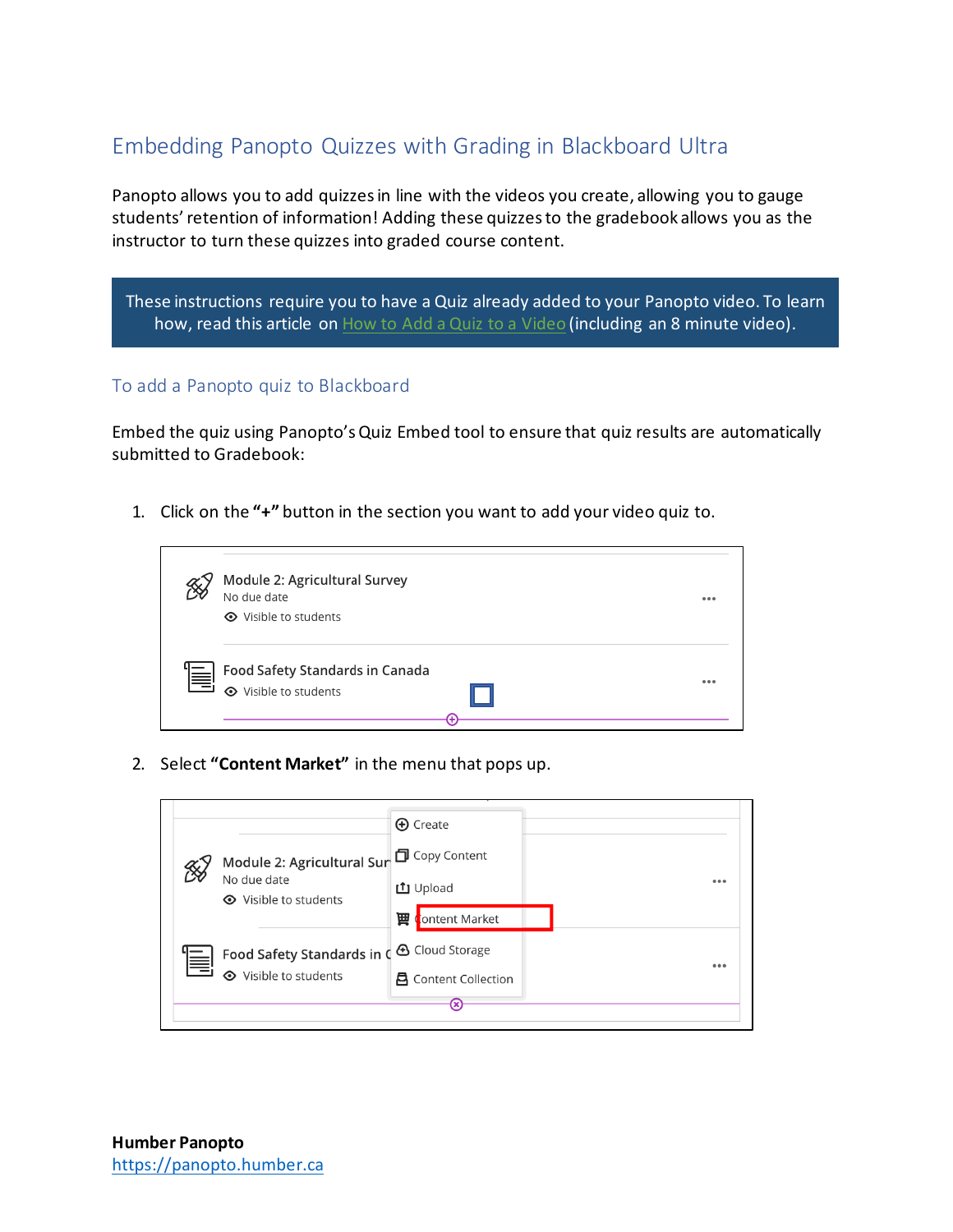3. Select **"Panopto Quiz – Ultra View."**



4. On the left-hand side of the screen, select the radio button beside the Video Quiz you would like to embed, if it is located within your Blackboard Course Folder.

To embed Video Quizzes from within your My Folder, click in the bar above the **"Choose"** tab to navigate to another folder within your Panopto account. Use the "**Chevrons**" to reveal your subfolders.

|         | SBXU_N01108676_V1_S21                                                                                                                                                                                                                                                           | Search under "SBXU_N01108676_V1_S21"                 |        |
|---------|---------------------------------------------------------------------------------------------------------------------------------------------------------------------------------------------------------------------------------------------------------------------------------|------------------------------------------------------|--------|
|         | Choose                                                                                                                                                                                                                                                                          | Upload                                               | Record |
| $\circ$ | /Wheat An Extensive                                                                                                                                                                                                                                                             | Module 2: Wheat - An Extensive History<br>2021-10-13 |        |
|         | TO SHARROOM<br><b>Millen Corp.</b><br>0<br><b>COL</b><br><b>HERE'S</b><br><b>CONTRACTOR</b><br>$\bullet$<br>$+77$<br>A POINT<br>Altimo<br>A Million<br><b>B. Milliams</b><br><b>Section</b><br><b>Manufacturer</b><br><b>R. Milliams</b><br><b>BOOGS@&amp;BROCKGOAGO@KGOGWU</b> | Module 1: Class Recording<br>2021-08-30              |        |

4. Once your video is selected, in the bottom right of the screen, click the blue **"Insert"** button.

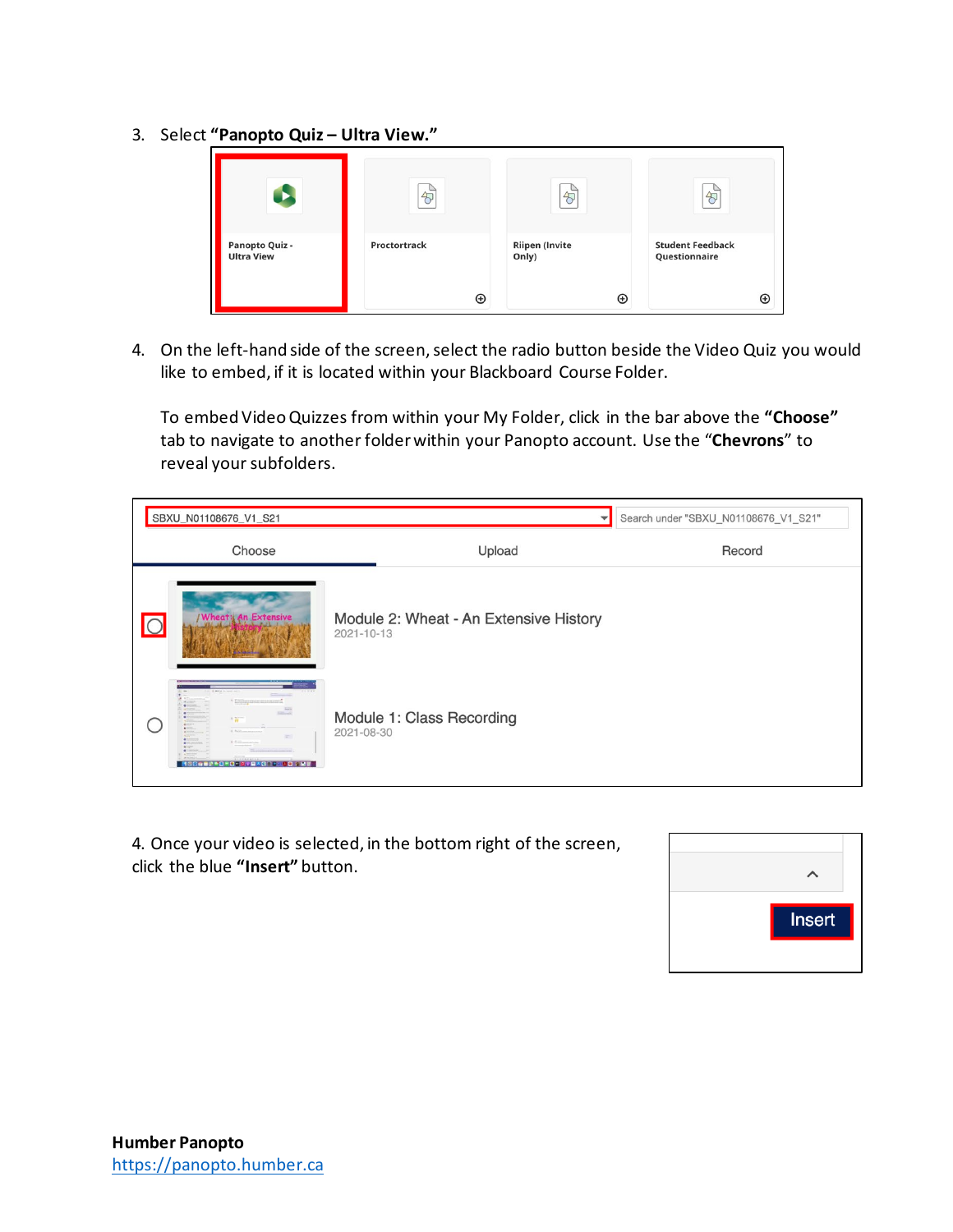5. Click the **"…"** icon to the right of the video and then select the **"Edit"** button from the dropdown menu to set your quiz options.

| Module 2: Wheat - An Extensive History<br>No due date |             |
|-------------------------------------------------------|-------------|
| <b>⊙</b> Visible to students                          | 0<br>Edit   |
|                                                       | 俪<br>Delete |

6. Set the **due date**, **grade using**, **maximum points** and **category**. In the bottom right of the screen, click the **"Save"** button.

| SBXU_N01108676_V1_S21<br>प्तिा<br>Module 2: Wheat                                                                                 |        |  |  |  |  |
|-----------------------------------------------------------------------------------------------------------------------------------|--------|--|--|--|--|
| <b>⊙</b> Visible to students                                                                                                      |        |  |  |  |  |
| Open in new window                                                                                                                |        |  |  |  |  |
| Allow class conversations                                                                                                         |        |  |  |  |  |
| Due date                                                                                                                          |        |  |  |  |  |
| Date<br>屇                                                                                                                         | Time   |  |  |  |  |
| <b>Grade using</b>                                                                                                                | Points |  |  |  |  |
| <b>Maximum points</b>                                                                                                             | 100    |  |  |  |  |
| <b>Select Category</b>                                                                                                            |        |  |  |  |  |
| <b>Additional Tools</b><br><b>Goals &amp; standards</b><br>Align with goals<br><b>Description</b><br>Type an optional description |        |  |  |  |  |
| Cancel                                                                                                                            | Save   |  |  |  |  |

Congratulations, you've now embedded and connected your Panopto Quiz to Blackboard Gradebook.